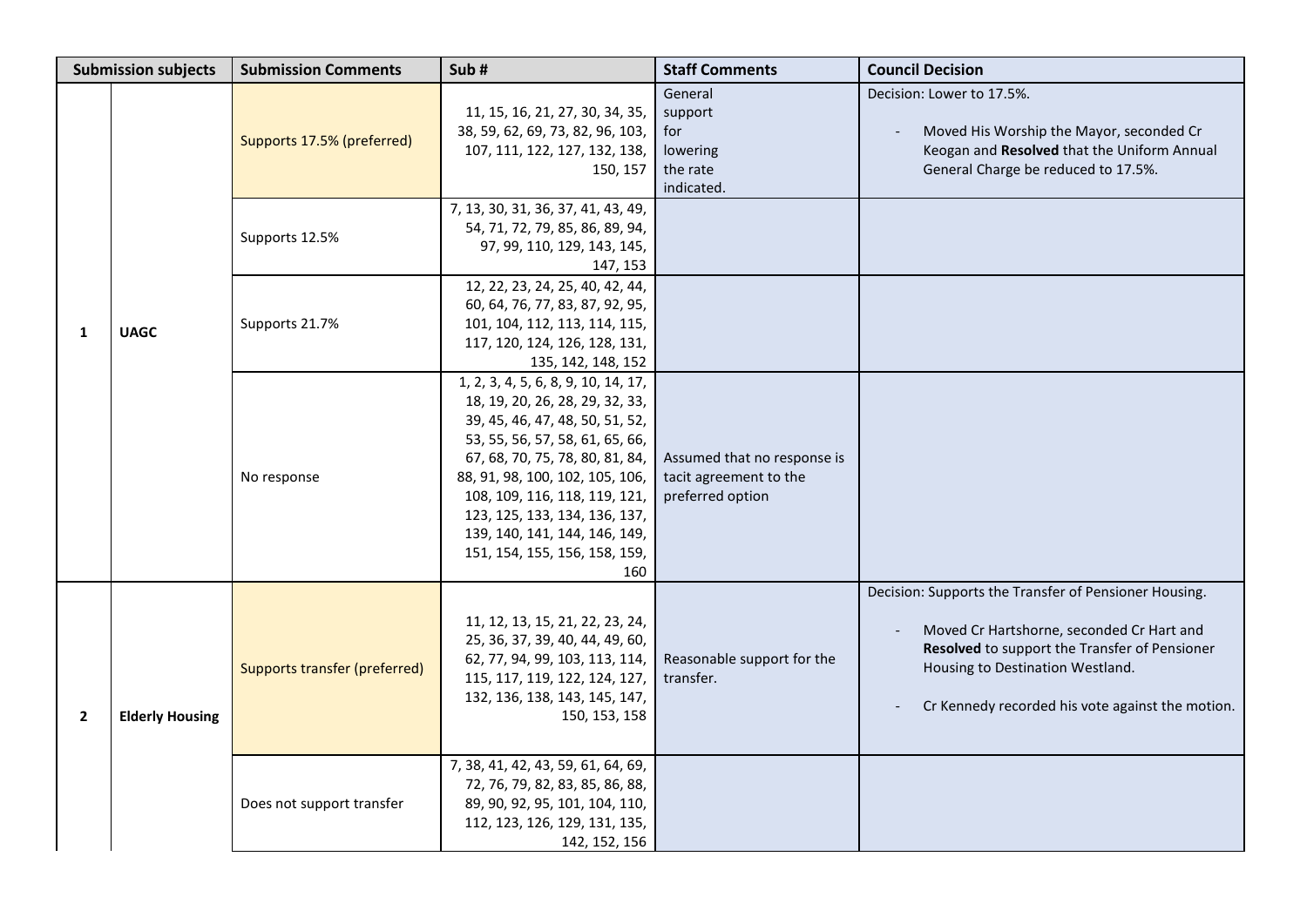|   |                                                                           | No response                                 | 1, 2, 3, 4, 5, 6, 8, 9, 10, 14, 16,<br>17, 18, 19, 20, 26, , 27, 28, 29,<br>31, 32, 33, 35, 45, 46, 47, 48,<br>50, 51, 52, 53, 54, 55, 56, 57,<br>58, 65, 66, 67, 68, 70, 71, 73,<br>75, 78, 80, 81, 84, 87, 91, 97,<br>98, 100, 102, 105, 106, 107,<br>108, 109, 111, 116, 118, 120,<br>121, 125, 128, 133, 134, 137,<br>139, 140, 141, 144, 146, 148,<br>149, 151, 154, 155, 157, 159,<br>160 | Assumed that no response is<br>tacit agreement to the<br>preferred option |                                                                                                                                                                                                                                                                                       |
|---|---------------------------------------------------------------------------|---------------------------------------------|-------------------------------------------------------------------------------------------------------------------------------------------------------------------------------------------------------------------------------------------------------------------------------------------------------------------------------------------------------------------------------------------------|---------------------------------------------------------------------------|---------------------------------------------------------------------------------------------------------------------------------------------------------------------------------------------------------------------------------------------------------------------------------------|
|   | <b>Swimming Pool</b>                                                      | <b>Supports Stage 3 (preferred)</b>         | 11, 13, 15, 21, 23, 24, 25, 30,<br>38, 39, 42, 48, 49, 59, 60, 61,<br>64, 68, 69, 71, 72, 76, 82, 83,<br>94, 97, 101, 103, 104, 105,<br>107, 110, 112, 115, 118, 119,<br>120, 122, 127, 128, 132, 135,<br>136, 138, 144, 145, 151, 156                                                                                                                                                          | Reasonable support for the<br>project.                                    | Decision: Agreed to stage 3 development subject to<br>external funding been sourced.<br>Moved Cr Martin, seconded Cr Hartshorne and<br>Resolved to include the Hokitika Swimming Pool<br>Stage 3 in the LTP 2021 - 2031 subject to<br>external funding being sourced for the project. |
| 3 |                                                                           | Does not support Stage 3                    | 12, 14, 22, 27, 34, 35, 36, 37,<br>40, 41, 43, 44, 54, 56, 62, 73,<br>77, 85, 86, 88, 89, 95, 96, 99,<br>113, 114, 117, 123, 126, 129,<br>131, 142, 143, 148, 152, 153,<br>158                                                                                                                                                                                                                  |                                                                           |                                                                                                                                                                                                                                                                                       |
|   |                                                                           | No response                                 | 1, 2, 3, 4, 5, 6, 8, 9, 10, 16, 17,<br>18, 19, 20, 26, 28, 29, 31, 32,<br>33, 45, 46, 47, 50, 51, 52, 53,<br>55, 57, 58, 65, 66, 67, 70, 75,<br>78, 80, 81, 84, 87, 91, 92, 98,<br>100, 102, 106, 108, 109, 111,<br>116, 121, 123, 125, 133, 134,<br>137, 139, 140, 141, 146, 147,<br>149, 150, 151, 154, 155, 157,<br>159, 160                                                                 | Assumed that no response is<br>tacit agreement to the<br>preferred option |                                                                                                                                                                                                                                                                                       |
| 4 | <b>Rates</b><br><b>Remission -</b><br><b>Adverse</b><br><b>Possession</b> | Supports adopting the policy<br>(preferred) | 7, 11, 13, 15, 21, 23, 24, 25, 27,<br>30, 36, 38, 43, 54, 62, 69, 71,<br>72, 76, 77, 79, 83, 86, 91, 94,<br>96, 100, 112, 114, 115, 117,<br>124, 138, 145, 147, 152, 158                                                                                                                                                                                                                        | Reasonable support for the<br>policy.                                     | Decision: Adopt the policy.<br>Action: To contact the submitters who noted concerns on<br>specific properties stated in the submissions.                                                                                                                                              |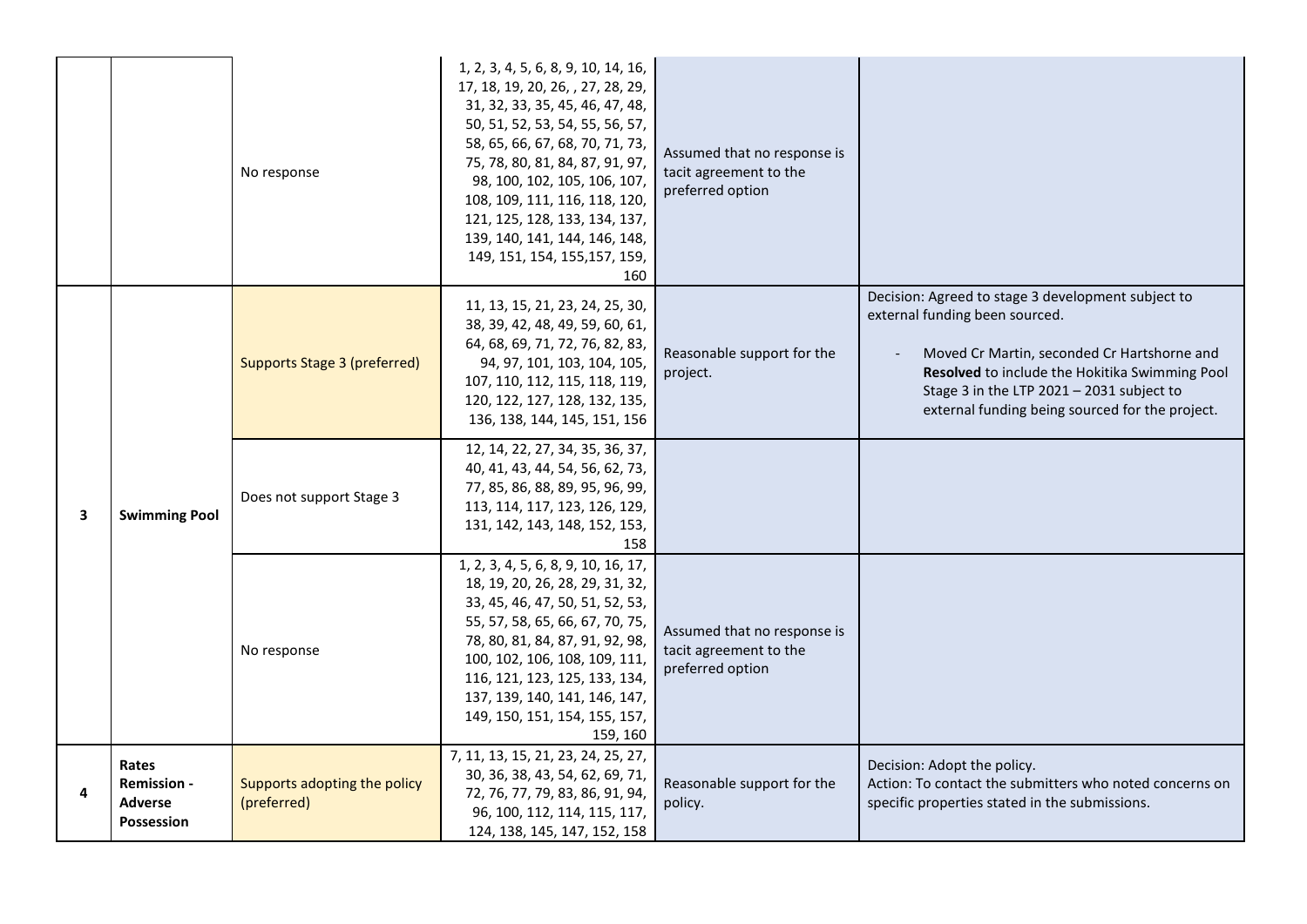|   |                                    |                                                                                                                                                                                                                                                                                                                                                                                                                                                                                                                                                                                                                                 |                                                                                                                                                                                                                                                                                                                                                                                                                                                            |                                                                           | Moved Deputy Mayor Carruthers, seconded Cr<br>Kennedy and Resolved that Council adopt the                                                            |
|---|------------------------------------|---------------------------------------------------------------------------------------------------------------------------------------------------------------------------------------------------------------------------------------------------------------------------------------------------------------------------------------------------------------------------------------------------------------------------------------------------------------------------------------------------------------------------------------------------------------------------------------------------------------------------------|------------------------------------------------------------------------------------------------------------------------------------------------------------------------------------------------------------------------------------------------------------------------------------------------------------------------------------------------------------------------------------------------------------------------------------------------------------|---------------------------------------------------------------------------|------------------------------------------------------------------------------------------------------------------------------------------------------|
|   |                                    |                                                                                                                                                                                                                                                                                                                                                                                                                                                                                                                                                                                                                                 |                                                                                                                                                                                                                                                                                                                                                                                                                                                            |                                                                           | Rates Remission - Adverse Possession Policy.                                                                                                         |
|   |                                    | Does not support adopting<br>the policy                                                                                                                                                                                                                                                                                                                                                                                                                                                                                                                                                                                         | 22, 34, 35, 37, 41, 44, 56, 59,<br>64, 82, 85, 87, 95, 99, 126, 129,<br>131, 136, 142, 143, 153                                                                                                                                                                                                                                                                                                                                                            |                                                                           |                                                                                                                                                      |
|   |                                    | No response                                                                                                                                                                                                                                                                                                                                                                                                                                                                                                                                                                                                                     | 1, 2, 3, 4, 5, 6, 8, 9, 10, 12, 14,<br>16, 17, 18, 19, 20, 26, 28, 29,<br>31, 32, 33, 39, 40, 42, 45, 46,<br>47, 48, 49, 50, 51, 52, 53, 55,<br>57, 58, 60, 65, 66, 67, 68, 70,<br>73, 75, 78, 80, 81, 84, 88, 89,<br>92, 97, 98, 101, 102, 103, 104,<br>105, 106, 108, 109, 110, 111,<br>113, 116, 118, 119, 120, 121,<br>122, 123, 125, 127, 128, 132,<br>133, 134, 135, 137, 139, 140,<br>141, 144, 146, 148, 149, 150,<br>154, 155, 156, 157, 159, 160 | Assumed that no response is<br>tacit agreement to the<br>preferred option |                                                                                                                                                      |
| 5 | <b>Places and</b><br>spacesGeneral | • Proposal does not support<br>wider Westland communities<br>- supports greater geographic<br>spread of the proposed<br>spending.<br>• Provision for new<br>commercial development<br>should relocation of town to<br>higher ground be required.<br>• House museum in Carnegie<br>building and library in current<br>I-SITE space.<br>• Recognise importance of<br>swimming pools.<br>• Utilise the West Coast Sport<br>and Active Recreation Spaces<br>and Places Strategy in<br>decision-making. • Showcase<br>our community. • Cass Square,<br>Swimming Pool and<br>Racecourse should be paid for<br>by Hokitika ratepayers. | 7, 18, 42, 99, 118, 128, 153                                                                                                                                                                                                                                                                                                                                                                                                                               | <b>Noted</b>                                                              | Further discussion about what these projects look like<br>long-term. Process should not be protracted. Timelines in<br>the LTP need to be realistic. |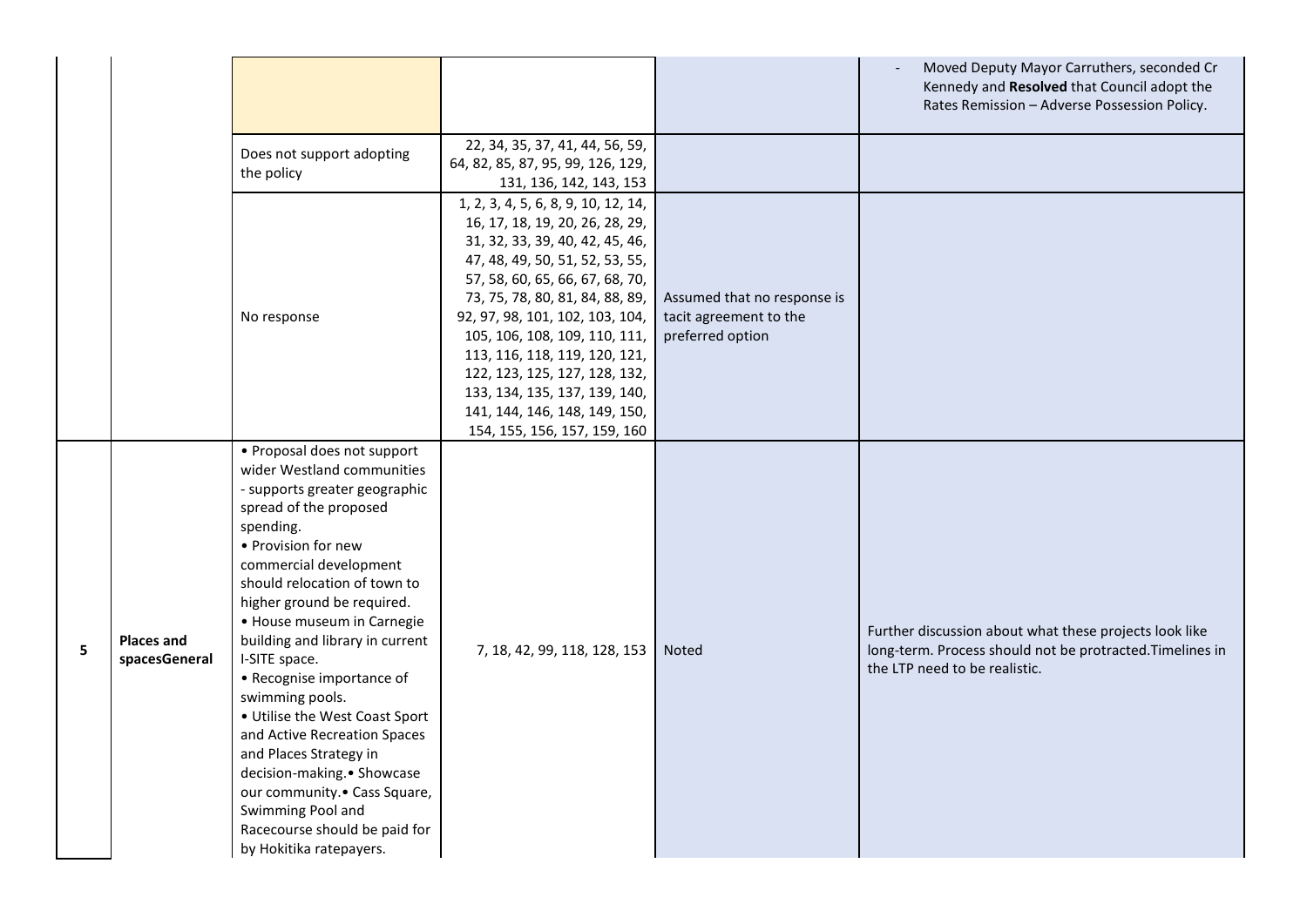| 5a | <b>Places &amp; Spaces</b><br>Pakiwaitara<br><b>Building</b> | • Include Pounamu Pathway<br>in Pakiwaitara building.<br>• Sell Pakiwaitara building /<br>oppose development of<br>building.<br>• Create Zones for the library<br>in the Pakiwaitara building to<br>achieve public 'quiet spaces'.<br>• Expanded children's space<br>in library.<br>• Retain staff in mixed use<br>facility.<br>• Agree in principle, efficiency<br>of administration for Library,<br>Museum and visitor<br>information in one place.                                                                                                                                                                                                                                               | 35, 38, 40, 42, 43, 48, 69, 73,<br>77, 88, 90, 96, 111, 118, 119,<br>138, 152                                                                                                                                        | The purchase of the building<br>has been fully consulted and<br>will be used for the library,<br>aspects of the museum and<br>visitor hub. All aspects of<br>design will look to optimise<br>each function within the<br>building.                              | Building should serve an agreed purpose and further<br>discussion is to be had around the concept. Confirmed<br>programme of works to be brought back to Council.                                                                                                                                                                                                                                                                                                                                                                                                                                                                                                                                                                                            |
|----|--------------------------------------------------------------|-----------------------------------------------------------------------------------------------------------------------------------------------------------------------------------------------------------------------------------------------------------------------------------------------------------------------------------------------------------------------------------------------------------------------------------------------------------------------------------------------------------------------------------------------------------------------------------------------------------------------------------------------------------------------------------------------------|----------------------------------------------------------------------------------------------------------------------------------------------------------------------------------------------------------------------|-----------------------------------------------------------------------------------------------------------------------------------------------------------------------------------------------------------------------------------------------------------------|--------------------------------------------------------------------------------------------------------------------------------------------------------------------------------------------------------------------------------------------------------------------------------------------------------------------------------------------------------------------------------------------------------------------------------------------------------------------------------------------------------------------------------------------------------------------------------------------------------------------------------------------------------------------------------------------------------------------------------------------------------------|
| 5b | Place & Spaces<br><b>Racecourse</b>                          | • Develop green space with<br>recreation facilities, horse<br>grazing and a wetland at the<br>racecourse.<br>• Move Hokitika Wastewater<br>Treatment Plant to the<br>Racecourse.<br>• Supports efforts put into<br>Cass Square and the<br>Racecourse.<br>• Continue to provide grazing<br>at Racecourse for RDA.<br>• Keep RDA facilities at the<br>Racecourse.<br>• Plant native trees and<br>reserve similar to Hagley Park<br>Christchurch.<br>• Full consultation on use of<br>the Racecourse.<br>• Dispose of the property.<br>• Community use, not sold for<br>subdivision.<br>• Retirement housing and<br>other events belong here.<br>• Defer expenditure 4-5 years.<br>• Disagree with the | 15, 16, 18, 29, 32, 34, 35, 38,<br>39, 40, 42, 43, 45, 50, 65, 69,<br>70, 77, 78, 80, 83, 84, 88, 96,<br>102, 103, 105, 106, 107, 112,<br>113, 115, 118, 124, 127, 133,<br>138, 139, 140, 145, 151, 152,<br>156, 157 | Noted interest in keeping<br>equine theme and opposing<br>views of housing<br>development and planting<br>out as reserve. These matters<br>will be considered when<br>formulating a concept to go<br>out for full special<br>consultative process<br>2021/2022. | Keep current projects in the LTP to ensure that further<br>discussions can be held when decisions need to be made.<br>Utilise ability to sell a portion off to fund further<br>development of retained area.<br>Future spending to be included in future plans when<br>Council understands the full costs.<br>Community groups of interest to be included in<br>discussions around the concept of the Racecourse.<br>Moved His Worship the Mayor, seconded Cr Hart<br>and Resolved that the meeting be continued<br>past the 6 hour meeting limit as per Standing<br>Orders.<br>Cr Martin left the chambers at 2.27pm and returned at<br>2.32pm.<br>Cr Neale declared a conflict of interest on this item but<br>remained in the chambers during discussion. |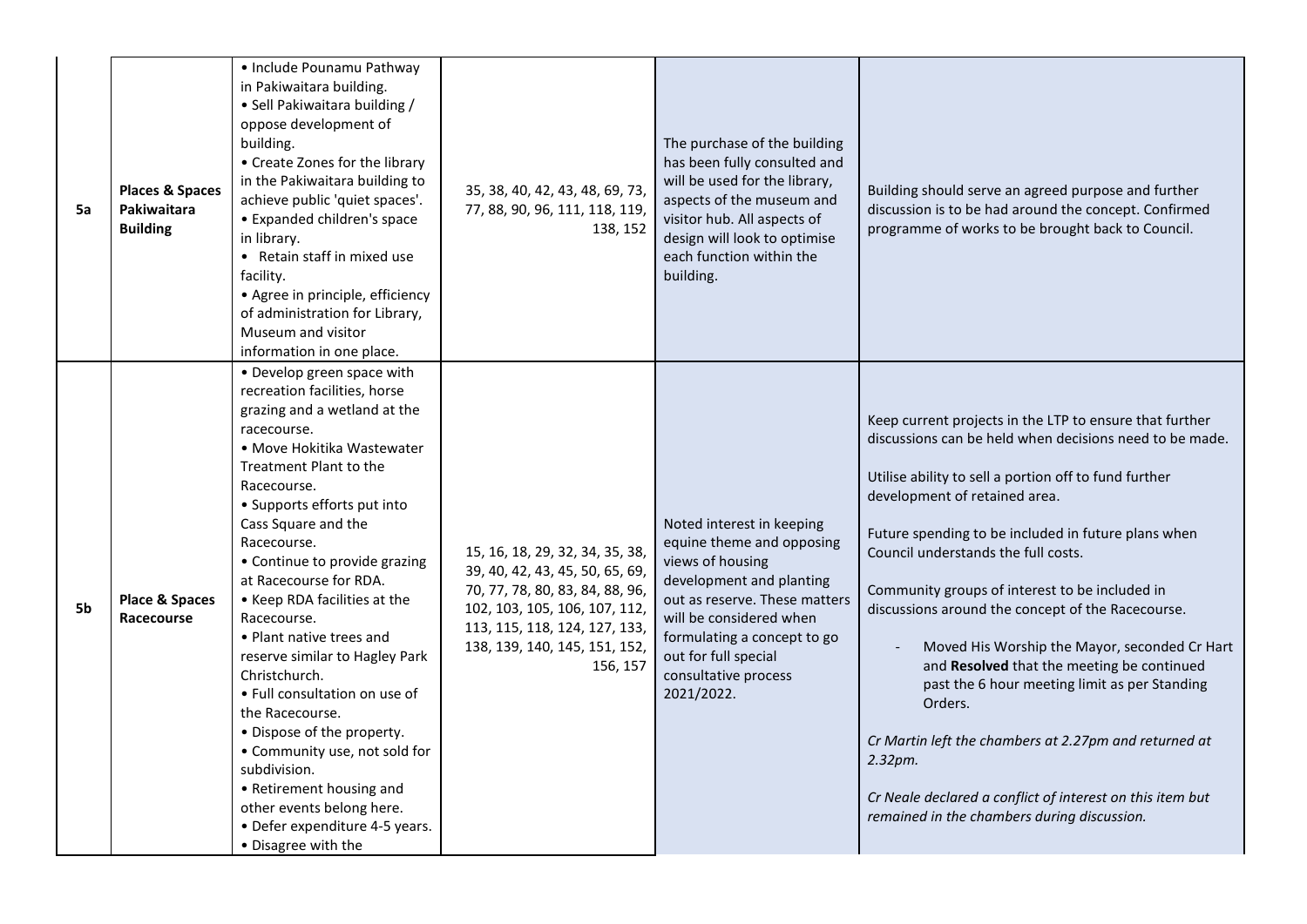|    |                                                       | expenditure.<br>• Continue to allow<br>community rider use.                                                                                                                                                                                                                                                                                                                                                                                               |                                                                 |                                                                                                                                                                                                                                                                                                                                                                                                                                                                                                                                                                                                                                                                                                      |                                                                                                                                                                                                        |
|----|-------------------------------------------------------|-----------------------------------------------------------------------------------------------------------------------------------------------------------------------------------------------------------------------------------------------------------------------------------------------------------------------------------------------------------------------------------------------------------------------------------------------------------|-----------------------------------------------------------------|------------------------------------------------------------------------------------------------------------------------------------------------------------------------------------------------------------------------------------------------------------------------------------------------------------------------------------------------------------------------------------------------------------------------------------------------------------------------------------------------------------------------------------------------------------------------------------------------------------------------------------------------------------------------------------------------------|--------------------------------------------------------------------------------------------------------------------------------------------------------------------------------------------------------|
|    |                                                       |                                                                                                                                                                                                                                                                                                                                                                                                                                                           |                                                                 |                                                                                                                                                                                                                                                                                                                                                                                                                                                                                                                                                                                                                                                                                                      | At 2.40pm Fiona Anderson spoke to her verbal submission<br>and the topics covered were:<br>Hokitika Racecourse Development.<br>Supporting the Equestrian Community Spaces.<br>Riding for the Disabled. |
| 5c | <b>Places &amp; Spaces</b><br><b>Cass Square</b>      | • Supports efforts put into<br>Cass Square and the<br>Racecourse<br>• Plans for Cass square<br>fantastic inclusion.<br>• Cass square buildings still fit<br>for purpose.<br>• Cass square upgrade should<br>benefit whole community.<br>• Cass square only for general<br>sports events.<br>• Support updating skate<br>park.<br>. Put the bollards back up -<br>health and safety issue and<br>reintroduce plantings around<br>the outside of the field. | 15, 33, 38, 39, 40, 77, 84, 88,<br>118, 119, 122, 125, 145, 152 | • The pavilion at Cass Square<br>requires a major overhaul if it<br>was to remain. It is outdated<br>and has poor facilities and<br>requires earthquake<br>strengthening.<br>• A new pavilion will be<br>utilised as a dual purpose for<br>a number of sporting codes<br>and clubs.<br>• Council will look to source<br>external funding for many of<br>the proposed projects<br>associated with the Cass<br>Square plan.<br>• Council will look to<br>minimise access onto the<br>playing surfaces of Cass<br>Square as they are a risk to<br>damaging the playing<br>surface.<br>• The gardens need an<br>overarching Reserve<br>Management plan to ensure<br>they meet ratepayer<br>expectations. | Investigate external funding sources for skate park etc.<br>Work on playground to be brought forward. Playground<br>equipment to be brought forward to year 1 on Cass<br>Square.                       |
| 6  | Westland<br><b>Industrial</b><br><b>Heritage Park</b> | • Connection to reticulated<br>sewerage<br>• Off-site parking                                                                                                                                                                                                                                                                                                                                                                                             | 1                                                               | • The cost of these two<br>requested projects equates<br>to \$150,000 (car Parking -<br>\$120K & Sewage at \$30K).<br>Both would be beneficial<br>with the overall longevity of                                                                                                                                                                                                                                                                                                                                                                                                                                                                                                                      | Decision: Funding declined.                                                                                                                                                                            |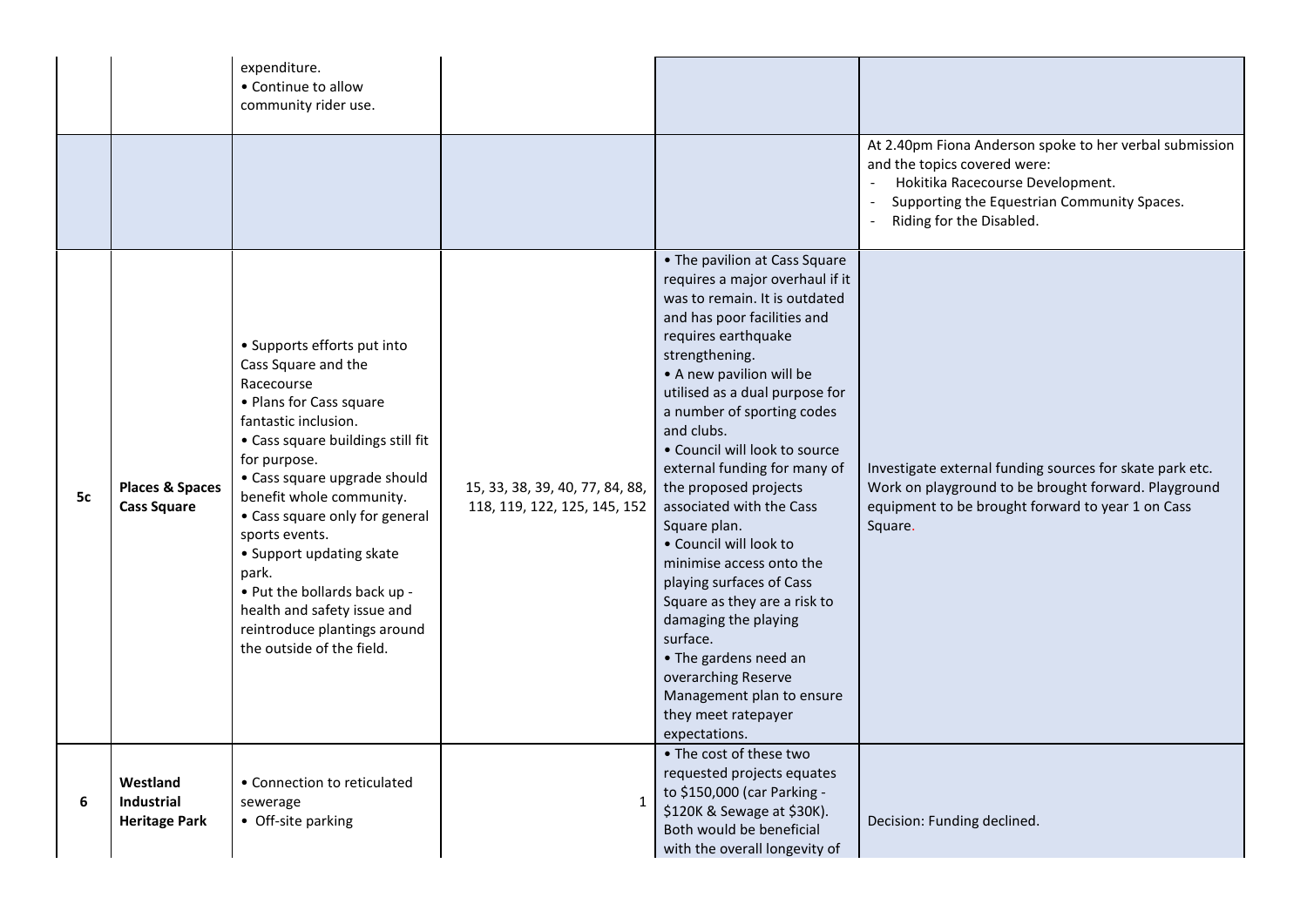|                |                                                 |                                                                                                                                                                                                                                              |                        | the park.<br>· Council could look to<br>support these projects with<br>funding applications (i.e.<br>Lotteries) but would require<br>contribution from which<br>usually equates to 50% of the<br>total application.<br>• Impact of 50% of the cost is<br>0.41% increase of Hokitika<br>Community Rate. |                                        |
|----------------|-------------------------------------------------|----------------------------------------------------------------------------------------------------------------------------------------------------------------------------------------------------------------------------------------------|------------------------|--------------------------------------------------------------------------------------------------------------------------------------------------------------------------------------------------------------------------------------------------------------------------------------------------------|----------------------------------------|
| $\overline{7}$ | <b>Hokitika Regent</b><br><b>Theatre</b>        | • Annual inflation adjustment<br>to be 2.5% on the base of<br>\$57,500 for 2020/2021.<br>• Additional annual<br>contribution of \$25,000 for<br>Major Maintenance and<br>Equipment Reserve Account.<br>• Continue to support the<br>theatre. | 2, 15, 21, 42, 69, 111 | • CPI is based on BERL<br>adjustments and is included<br>within the LTP for each year<br>after first year. All Councils<br>use BERL.<br>• Hokitika Community rate<br>increase of 0.13% for the<br>further funding of \$25,000                                                                          | Decision: Funding declined.            |
| 8              | Dog Park                                        | • Dog park at the Racecourse<br>• Dog park at Wadeson Island<br>or Racecourse - central<br>location with good parking.                                                                                                                       | 3, 11, 16, 39          | • Project for dog park in the<br>2018-28 LTP and will be<br>carried over.<br>• Concept of Dog park at<br>Wadeson Island under<br>consideration with an<br>overarching upgrade plan                                                                                                                     | Item noted as per the 2018 - 2028 LTP. |
| 9              | Significance and<br>Engagement<br><b>Policy</b> | "Poutini Ngai Tahu" (remove<br>Te Rūnanga o Ngai Tahu)                                                                                                                                                                                       | 4                      | Amend 2.2 in the Policy to<br>read: "Poutini Ngai Tahu is<br>an important"                                                                                                                                                                                                                             | Decision: Resolved for this change.    |
| 10             | <b>Water Safety</b><br>issues                   | Water Safety NZ (WSNZ) to<br>work with WDC to improve<br>water safety and reduce<br>drownings.                                                                                                                                               | 5                      | Work has been done in the<br>past but will look at<br>coordinating another<br>meeting with WSNZ                                                                                                                                                                                                        | Staff comments noted.                  |
| 11             | <b>Food security</b>                            | • Funding of \$45,000 each on<br>a multi-year basis from each<br>district Council for Foodbank<br>Canterbury.<br>• Connect with the Food<br><b>Security Network</b>                                                                          | 6, 118, 119            | • Support this funding<br>concept along with the roll<br>out of Civil defence<br>Containers.<br>• Rates increase of 0.25% -<br>General rate.                                                                                                                                                           | Decision: Funding declined.            |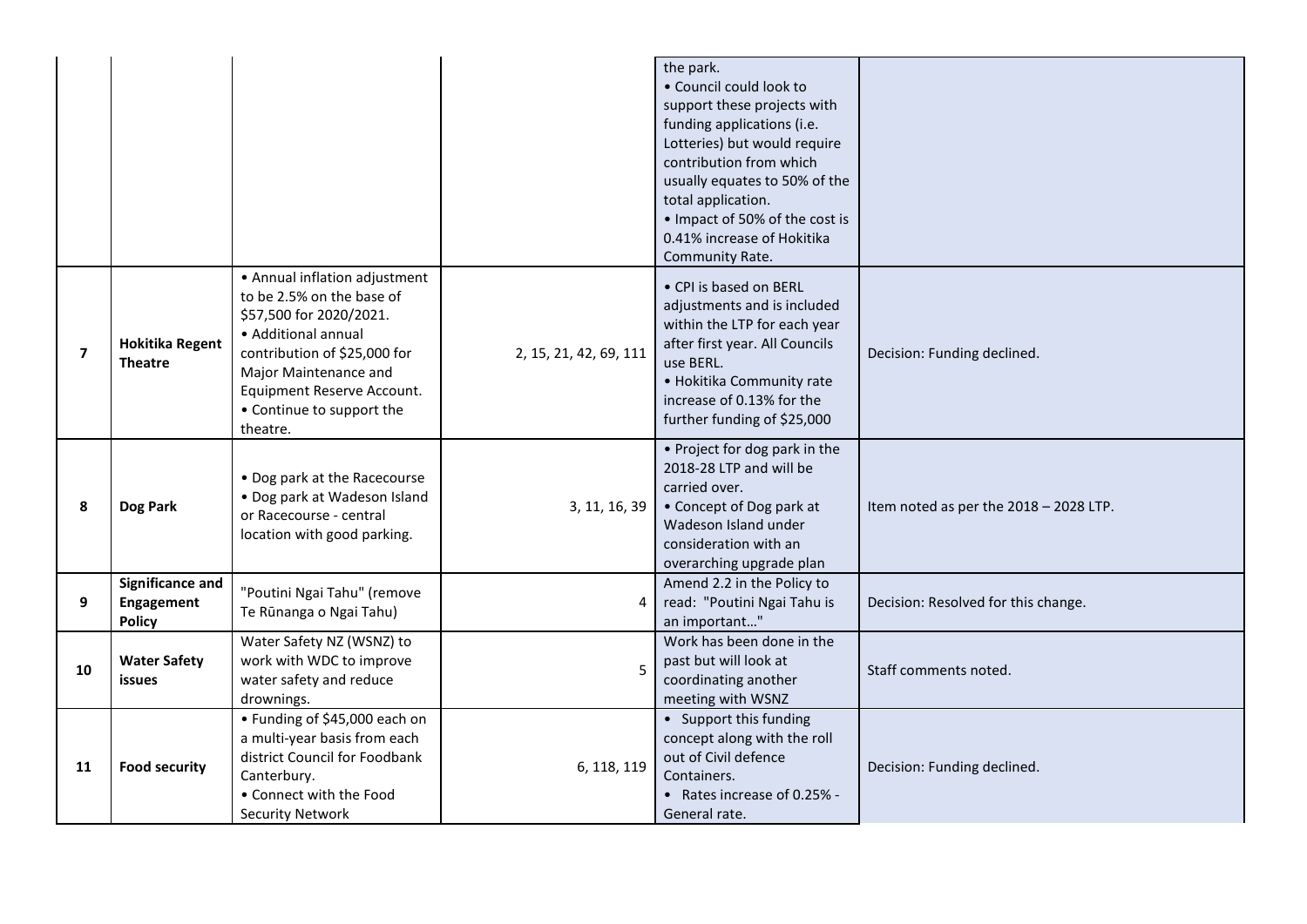| 12 | <b>Social Housing</b>                 | • Council to expand its role in<br>social housing - Central<br>Government funded.<br>• Council not to be involved in<br>housing, Central government<br>business.<br>• Social housing for more<br>than just the elderly.<br>• Council should transfer a<br>portion of the Elderly housing<br>assets to DW and retain the<br>rest.<br>• Clear & measureable<br>objectives for DWL. | 8, 54, 59, 73, 86, 88, 96, 111,<br>118 | Currently social housing is<br>the responsibility of the<br>Ministry of Social<br>Development. WDC is willing<br>to support any initiatives<br>MSD or Kainga Ora have in<br>this space. There may be<br>future opportunities with<br>council owned land that<br>could meet their<br>requirements                 | Staff comments noted.                                                     |
|----|---------------------------------------|----------------------------------------------------------------------------------------------------------------------------------------------------------------------------------------------------------------------------------------------------------------------------------------------------------------------------------------------------------------------------------|----------------------------------------|------------------------------------------------------------------------------------------------------------------------------------------------------------------------------------------------------------------------------------------------------------------------------------------------------------------|---------------------------------------------------------------------------|
| 13 | <b>Tiny Housing</b>                   | Planning processes not to<br>hinder tiny house movement                                                                                                                                                                                                                                                                                                                          | 8                                      | We are governed by<br>legislation in this area.                                                                                                                                                                                                                                                                  | Staff comments noted.                                                     |
| 14 | <b>Resilience</b>                     | • Ensure local infrastructure<br>and telecoms / power have<br>ability to withstand severe<br>weather and an AF8<br>earthquake.<br>• Council should put money<br>aside for a disaster<br>contingency fund.<br>• Resilience strategic plan.                                                                                                                                        | 8, 88, 118                             | • All comments in this area<br>are actively underway -<br>NEMA and our local CDEM<br>team are working on a<br>Resilience plan for the<br>region.<br>• We are also working<br>alongside our infrastructure<br>partners to ensure a scope of<br>work is clearly identified to<br>enable funding to be<br>provided. | Staff comments noted.<br>Funding is included in the LTP for future years. |
| 15 | DoC site Franz<br>Josef               | Utilise for parking and<br>community use with TIF<br>funding                                                                                                                                                                                                                                                                                                                     |                                        | Funding has been carried<br>forward for a CBD<br>revitalisation for Franz Josef.<br>The land identified is under<br>DoC control but will work<br>with them on future plans.                                                                                                                                      | Staff comments noted.                                                     |
| 16 | Short-term<br>rental<br>accommodation | Treat as commercial<br>properties for rating<br>purposes.                                                                                                                                                                                                                                                                                                                        | 10                                     | Commercial rating policy is<br>applied once Council is made<br>aware of short term rental<br>use.                                                                                                                                                                                                                | Staff comments noted.                                                     |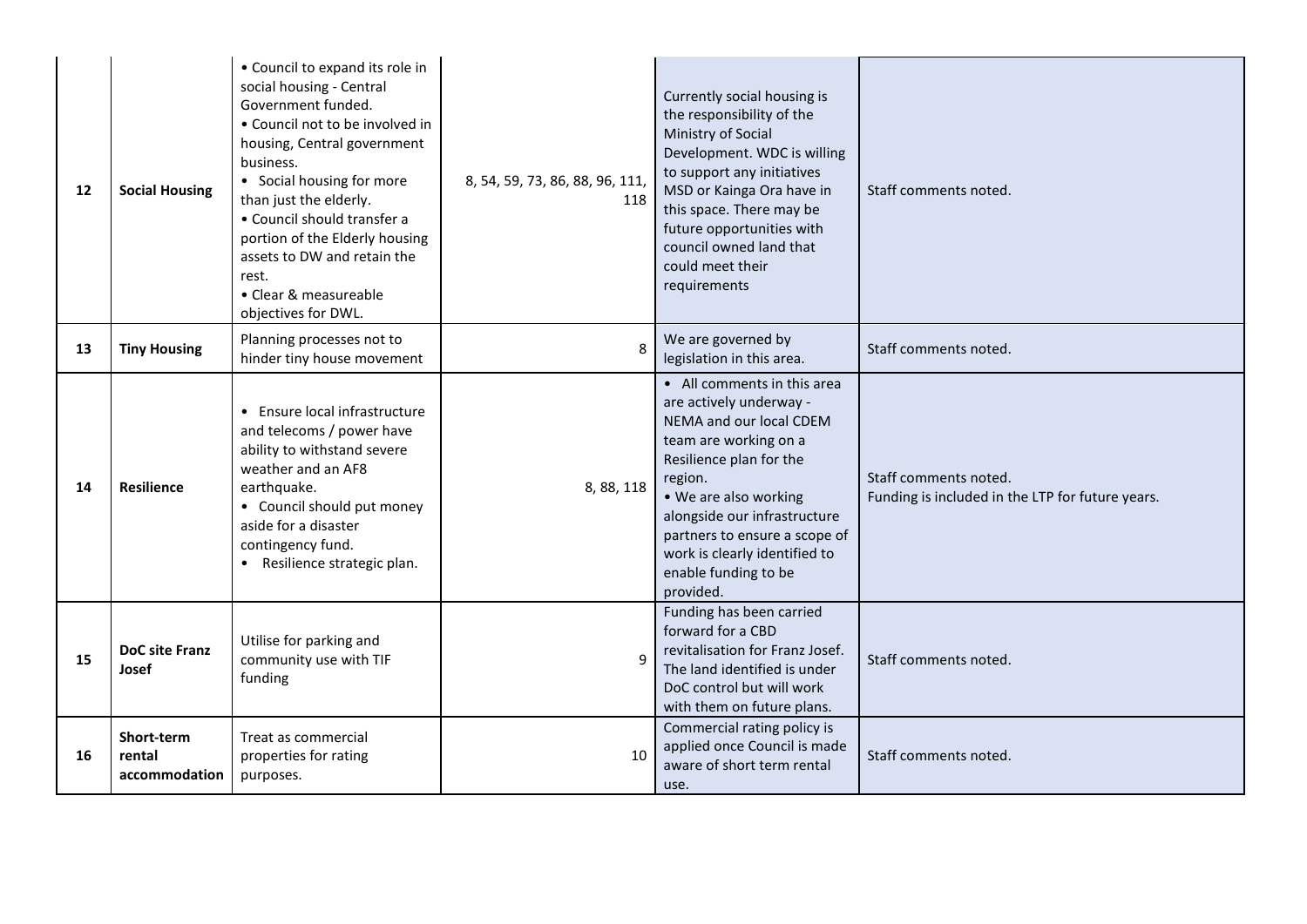| 17 | <b>Alcohol</b>                             | • Utilise District Licencing<br>Committees in place of Local<br><b>Alcohol Policies</b>                                                                                                                                                                                                                    | 10, 118, 119                                                                                      | Council does not currently<br>have a Local Alcohol Policy<br>and defaults to the<br>requirements of the Sale and<br>Supply of Alcohol Act 2012.                                                                                                                                                                                                                               | Staff comments noted.                                                                                                                                                                                                                                                                                                                                                                                                                                      |
|----|--------------------------------------------|------------------------------------------------------------------------------------------------------------------------------------------------------------------------------------------------------------------------------------------------------------------------------------------------------------|---------------------------------------------------------------------------------------------------|-------------------------------------------------------------------------------------------------------------------------------------------------------------------------------------------------------------------------------------------------------------------------------------------------------------------------------------------------------------------------------|------------------------------------------------------------------------------------------------------------------------------------------------------------------------------------------------------------------------------------------------------------------------------------------------------------------------------------------------------------------------------------------------------------------------------------------------------------|
| 18 | Responsible<br>camping                     | Develop and strengthen<br>appropriate regulations for<br>responsible camping, and<br>create infrastructure cost<br>support for the future.                                                                                                                                                                 | 10                                                                                                | . WDC has been successful in<br>applying for funding that<br>supports both operational<br>and infrastructure aspects of<br>Freedom Camping. We will<br>continue to ensure we apply<br>for further funding as it<br>becomes available.<br>• Council will review its<br><b>Freedom Camping Policy</b><br>following conclusion of the<br>current review by Central<br>Government | Staff comments noted.                                                                                                                                                                                                                                                                                                                                                                                                                                      |
| 19 | Rate increase in<br><b>Glacier Country</b> | • The increase is too high<br>• Are stated rating units<br>correct?<br>• 12 month rates freeze<br>• CDO funding<br>• Targeted promotion rate<br>should fund the Glacier<br>Country part-time funded<br>position and be increased.<br>• FG township development<br>funding should be applied to<br>FG CDO.  | 13, 24, 25, 36, 37, 44, 56, 71,<br>72, 81, 87, 95, 109, 123, 126,<br>129, 131, 135, 136, 145, 150 | • Rating could be reduced<br>through a reduction in the<br>Township Development fund<br>and/or Glacier Promotions<br>rate by not funding the<br>activities.<br>• To increase the funding for<br>the CDO in the Glacier<br>Country would result in an<br>increase in the FJ & FG<br>Community Rate.                                                                            | Units were transposed in the documents - effect is a<br>decrease in Franz community rate and increase in Fox<br>Glacier. Staff to correct the table in the final LTP.<br>The meeting was adjourned at 3.30pm for afternoon<br>break and reconvened at 3.39pm without Kw Madgwick.<br>Kw Madgwick returned to the chambers at 3.40pm.<br>Action: Staff to model changes to the differentials in<br>Glacier Country to spread the rating across all sectors. |
| 20 | <b>Tourism</b><br>promotion                | · Has \$86,000 contribution to<br>Tourism West Coast for<br><b>Glacier Country tourism</b><br>promotion been retained?<br>• Do not rates fund I-SITE in<br>Hokitika?<br>• Fund I-SITE / Wilderness<br>Trail from Hokitika ratepayers<br>only.<br>. Don't rate for Tourism<br>promotion - leave funding for | 13, 14, 24, 77, 109, 135                                                                          | No funding has been<br>budgeted to contribute to<br><b>Tourism West Coast.</b>                                                                                                                                                                                                                                                                                                | Decision: Council to support tourism signage and<br>promotion in principle to allow access to external funding<br>in future years.                                                                                                                                                                                                                                                                                                                         |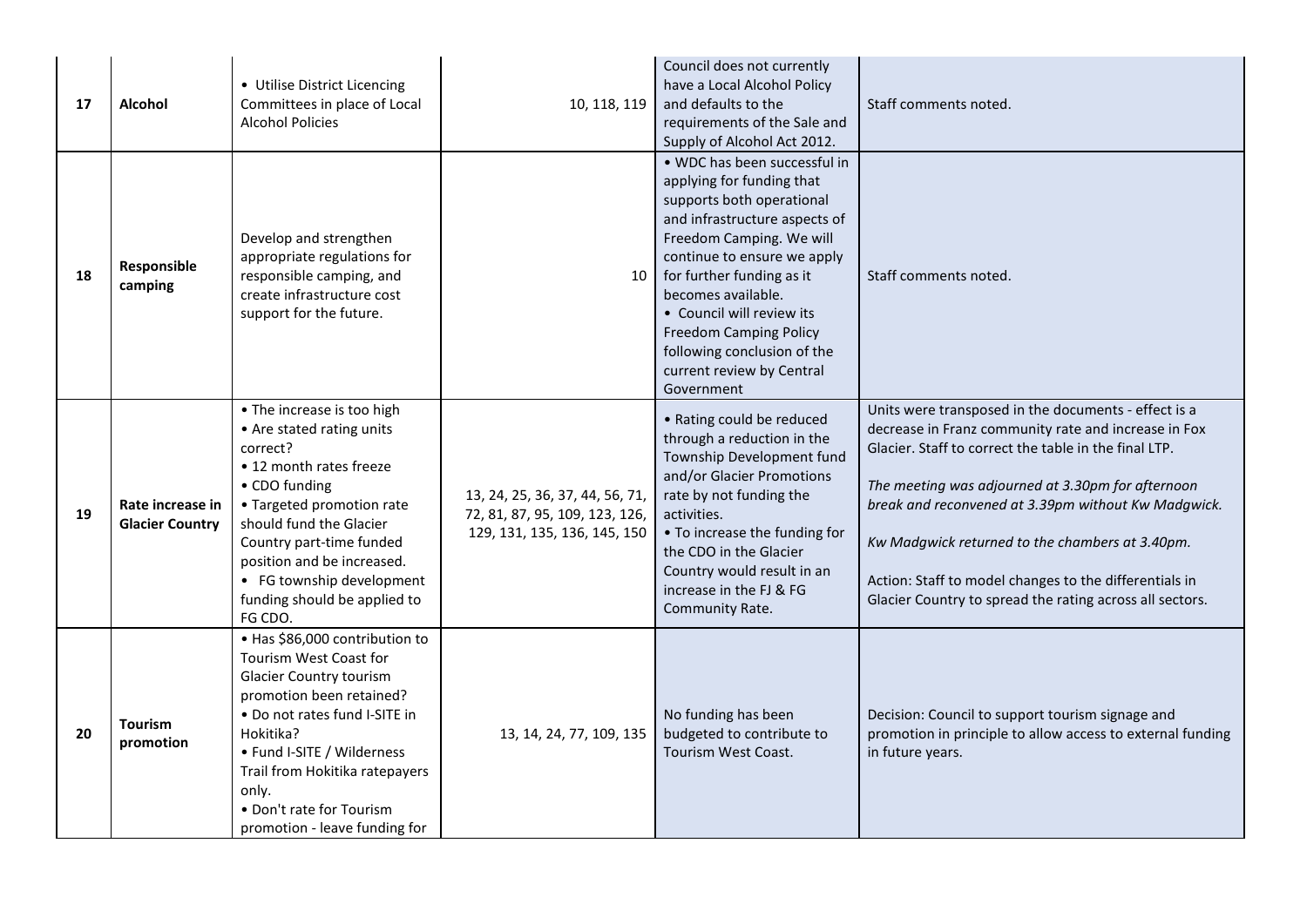|    |                                   | this to the businesses<br>themselves.                                                                                                                                                                                                                                                                                                                  |                 |                                                                                                                                                                                                                          |                       |
|----|-----------------------------------|--------------------------------------------------------------------------------------------------------------------------------------------------------------------------------------------------------------------------------------------------------------------------------------------------------------------------------------------------------|-----------------|--------------------------------------------------------------------------------------------------------------------------------------------------------------------------------------------------------------------------|-----------------------|
| 21 | <b>Coastal hazards</b>            | • Support Council's efforts to<br>support residents and<br>businesses from the effect of<br>coastal erosion.<br>• Develop specific plan for<br>Hokitika to address coastal<br>hazards and sea level rise,<br>working with West Coast<br>Regional Council.<br>• Council to support<br>objectives of the Hokitika<br><b>Coastal Protection Alliance.</b> | 15, 18, 88, 111 | We will work alongside<br><b>WCRC</b> to ensure our<br>communities are protected<br>in the most appropriate<br>manner.                                                                                                   | Staff comments noted. |
| 22 | <b>Swimming Pool</b>              | • Is there still a season pass?<br>• Swimming pass with date /<br>year commenced payment.<br>• Recognise importance of<br>swimming pools                                                                                                                                                                                                               | 15,84           | WDC does recognise the<br>importance of swimming<br>pools within our district. This<br>is reflected in the funding we<br>have sourced to ensure they<br>meet user's expectations and<br>meet regulatory<br>requirements. | Staff comments noted. |
| 23 | Hokitika<br><b>Heritage Trail</b> | • Open up and maintain parts<br>of the trail suitable for horses.<br>• Disallow cyclists on the trail.                                                                                                                                                                                                                                                 | 16, 125         | Including horses on the trail<br>could result in an increase in<br>hazards with other users.                                                                                                                             | Staff comments noted. |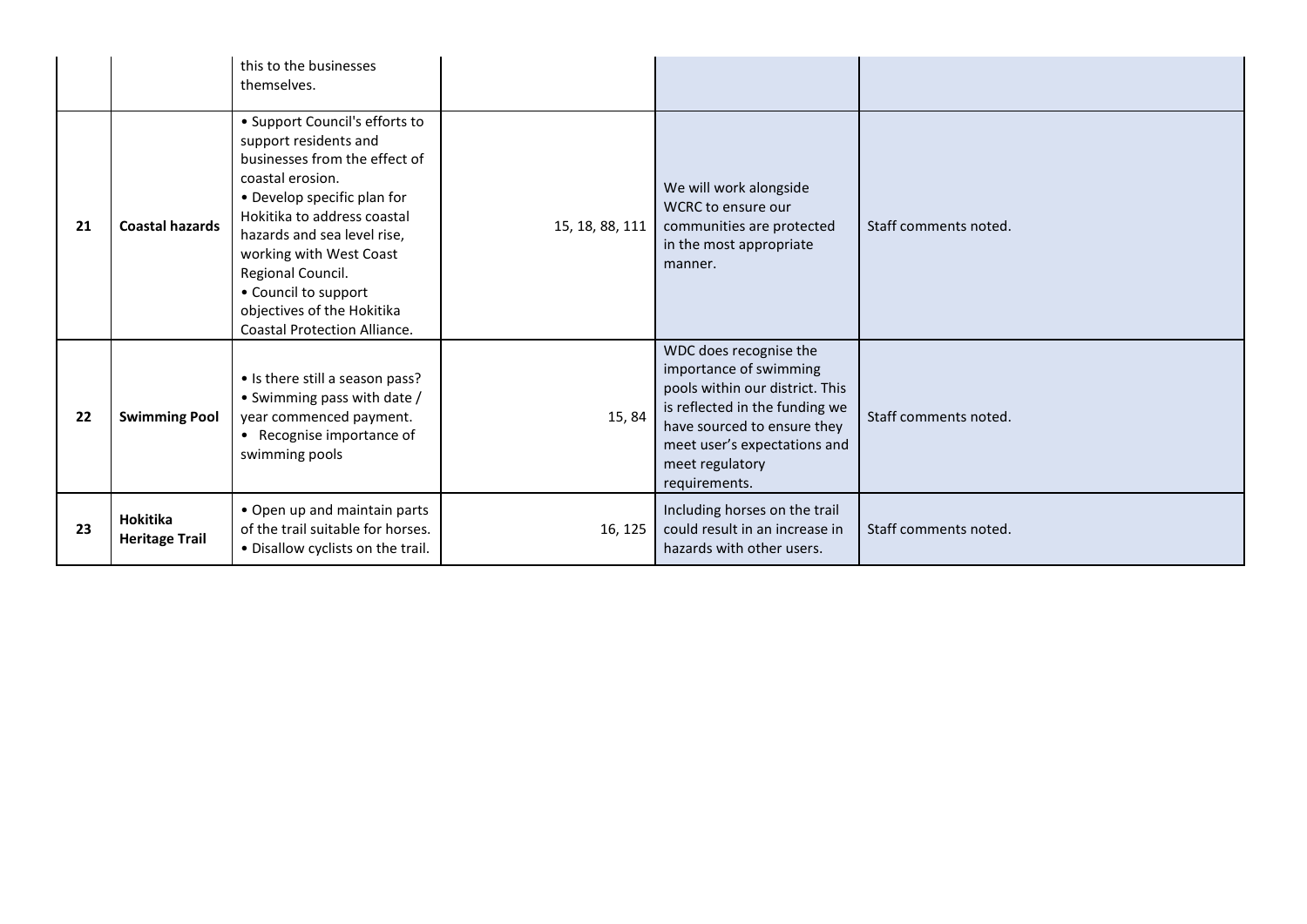| 24 | <b>General Rating</b> | • Only one District and one<br>Regional Council for entire<br>West Coast<br>· Increases unsustainable.<br>• Council should work within<br>the rates cap.<br>• Disagrees with rate and<br>debt increases.<br>• Agrees rates increase will<br>provide high quality services<br>for Hokitika.<br>• Westland Milk Products<br>should be paying fair share for<br>water rates being a major<br>consumer.<br>• Remove UAGC entirely.<br>• Concentrate on priority<br>investments.<br>• Necessary services only.<br>• Commercial v residential<br>rate differential.<br>• Support Council maintaining<br>existing levels of service.<br>• Core expenditure before<br>'nice-to-haves'. | 17, 22, 34, 35, 40, 41, 43, 54,<br>64, 68, 73, 77, 79, 85, 88, 89,<br>96, 99, 104, 107, 109, 114,<br>115, 119, 120, 135, 137, 138,<br>147, 148, 152, 153 | • Council commits to working<br>within rates cap when<br>appropriate. Zero rate<br>increase current year means<br>that Council is underfunded.<br>Artificially low rate increases<br>over the years have put<br>Council in a position where it<br>is required to increase rates.<br>• Council's capital<br>programme includes new or<br>upgraded assets, debt<br>funding allows for<br>intergenerational funding for<br>these projects were funding<br>through rates would not be<br>possible.<br>• Removal of the UAGC is not<br>feasible, it is sensible to<br>maintain a UAGC however,<br>Council are working towards<br>reducing this to allow for<br>Capital Value rating to have<br>more effect. | Staff comments noted.          |
|----|-----------------------|--------------------------------------------------------------------------------------------------------------------------------------------------------------------------------------------------------------------------------------------------------------------------------------------------------------------------------------------------------------------------------------------------------------------------------------------------------------------------------------------------------------------------------------------------------------------------------------------------------------------------------------------------------------------------------|----------------------------------------------------------------------------------------------------------------------------------------------------------|--------------------------------------------------------------------------------------------------------------------------------------------------------------------------------------------------------------------------------------------------------------------------------------------------------------------------------------------------------------------------------------------------------------------------------------------------------------------------------------------------------------------------------------------------------------------------------------------------------------------------------------------------------------------------------------------------------|--------------------------------|
| 25 | <b>STAPP Funding</b>  | Provide funding of \$20K to<br>Development West Coast,<br>which is disbursed to<br>Destination Westland Ltd for<br>events and offset by return of<br>\$20K from the management<br>fee.                                                                                                                                                                                                                                                                                                                                                                                                                                                                                         | 19                                                                                                                                                       | • This is supported by WDC<br>as this is a win-win outcome<br>for WDC & DWC.<br>• If DWL are successful in<br>getting the grant from DWC,<br>DWL will refund Council \$20k<br>from management charge.                                                                                                                                                                                                                                                                                                                                                                                                                                                                                                  | Decision: Resolved to include. |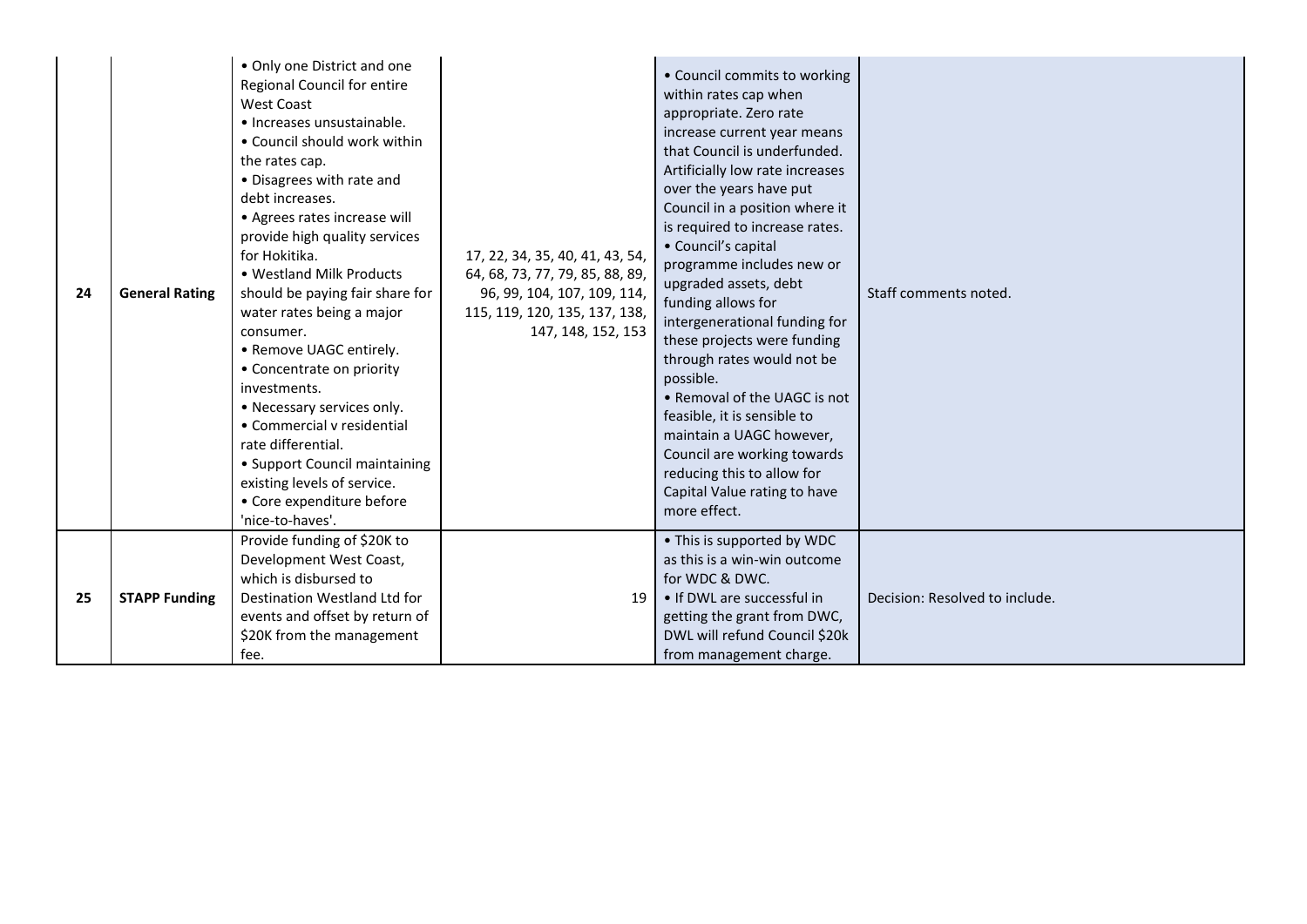| 26 | <b>Council Staffing</b>         | • Funding for an<br>Infrastructure Development<br>Manager in District Assets.<br>• Do not fund additional<br>library staff after the external<br>grant expires.<br>• Up to \$200,000 emergency<br>provision for critical staffing.<br>Carried over and offset<br>against rate increase if<br>unused. General rates.          | 20, 34, 41, 54, 116                             | • The Infrastructure<br>Development Manager -<br>District Assets will be<br>responsible for Leading the<br>District Assets function in<br>relation to impacts of<br>government policies and<br>legislative changes, growth<br>development within the<br>district, leveraging various<br>avenues for external funding<br>and managing key strategic<br>projects.<br>· Infrastructure<br>Development Manager rate<br>increase 0.78%.<br>• Critical staffing rate<br>increase 1.12%. Both general<br>rated | Decision: Funding approved for District Assets role.<br>The submission for critical staffing from His Worship the<br>Mayor was withdrawn. |
|----|---------------------------------|------------------------------------------------------------------------------------------------------------------------------------------------------------------------------------------------------------------------------------------------------------------------------------------------------------------------------|-------------------------------------------------|---------------------------------------------------------------------------------------------------------------------------------------------------------------------------------------------------------------------------------------------------------------------------------------------------------------------------------------------------------------------------------------------------------------------------------------------------------------------------------------------------------|-------------------------------------------------------------------------------------------------------------------------------------------|
| 27 | Waste to<br><b>Energy Plant</b> | Wants Council support for a<br>Waste to Energy plant                                                                                                                                                                                                                                                                         | 21                                              | Council has supported Waste<br>to Energy concepts in the<br>past but they will need to<br>ensure they meet all the<br>requirements of the<br>standards and not<br>compromise WDC vision.                                                                                                                                                                                                                                                                                                                | Staff comments noted.                                                                                                                     |
| 28 | Greenstone<br>Road              | House numbering confusing,<br>consider revising.                                                                                                                                                                                                                                                                             | 23                                              | Noted                                                                                                                                                                                                                                                                                                                                                                                                                                                                                                   | As noted.                                                                                                                                 |
| 29 | <b>Three Waters</b>             | • Fox Glacier Water Supply -<br>Prioritise upgrading the water<br>treatment plant.<br>· Hokitika Wastewater<br><b>Treatment Plant - find</b><br>mutually acceptable option to<br>replace current plant.<br>• Keep water utilities in<br>council hands.<br>• Infrastructure delivery.<br>• Government funding for<br>reforms. | 15, 24, 25, 88, 114, 119, 122,<br>138, 147, 152 | Noted - the Fox Glacier<br>Water Treatment Plant and<br>Hokitika WWTP is current<br>under design with a joint<br>governance committee with<br>Iwi.                                                                                                                                                                                                                                                                                                                                                      | Staff comments noted.                                                                                                                     |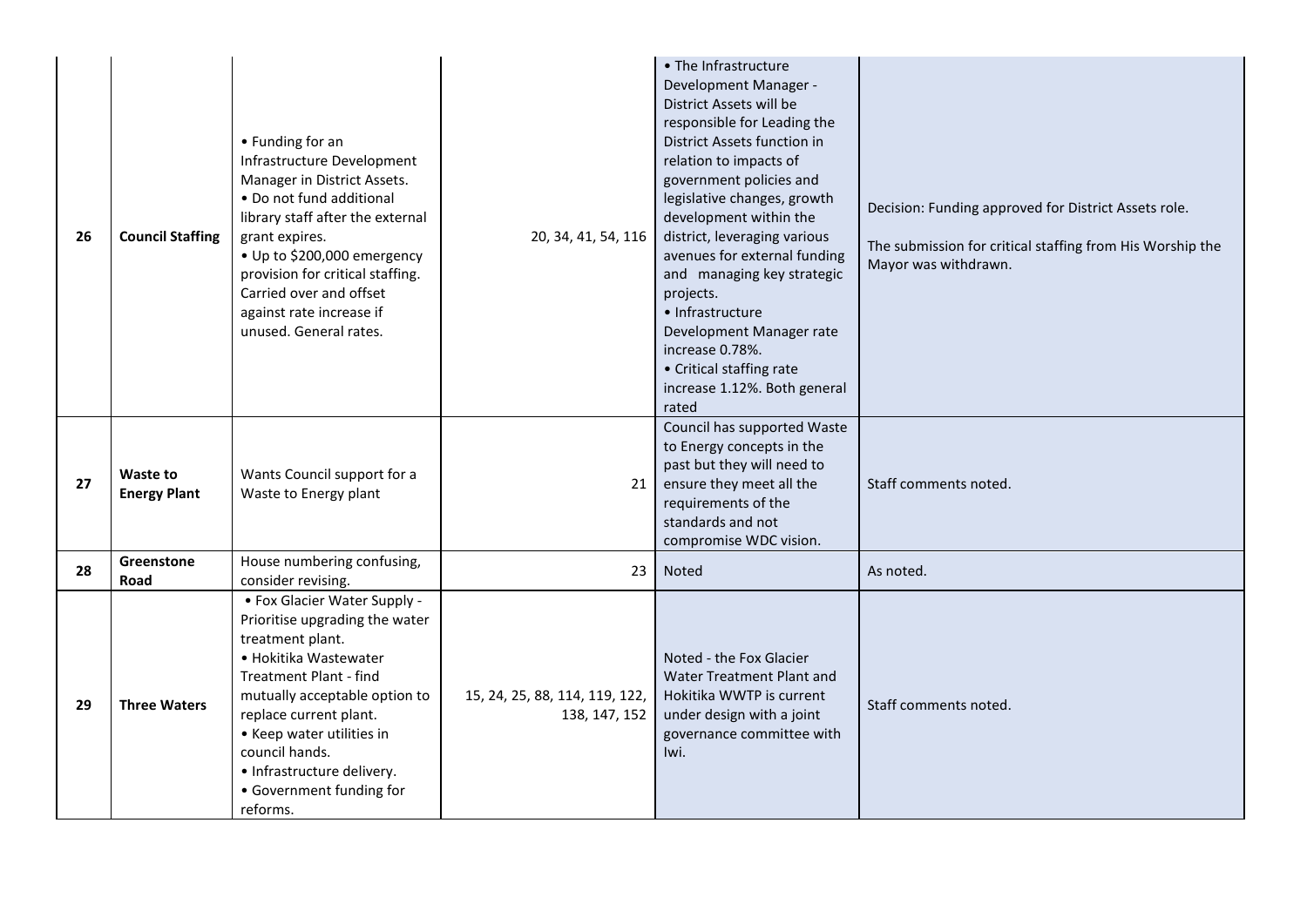| 30 | <b>Baches on</b><br>unformed legal<br>road | • No further increases from<br>proposed \$2300 site fee over<br>the life of the plan.<br>• Site fees excessive                                                                                                         | 26, 31, 94   | • Fees have not been<br>increased for 11 years.<br>· Bach fees will be expected<br>to increase based on at least<br>CPI.                                                                                                                                                                                                                                                                                                                 | Staff comments noted.                                      |
|----|--------------------------------------------|------------------------------------------------------------------------------------------------------------------------------------------------------------------------------------------------------------------------|--------------|------------------------------------------------------------------------------------------------------------------------------------------------------------------------------------------------------------------------------------------------------------------------------------------------------------------------------------------------------------------------------------------------------------------------------------------|------------------------------------------------------------|
| 31 | <b>Accessibility</b>                       | Improve kerb access for<br>wheel chairs and push chairs.                                                                                                                                                               | 28, 118      | Noted and will look to<br>include future works take<br>this into consideration.                                                                                                                                                                                                                                                                                                                                                          | Consider accessibility in planning footpath and kerb work. |
| 32 | <b>Fees and</b><br><b>Charges</b>          | • Does not agree with<br>increase in Aquacise fee.<br>• Fees should not subsidise<br>commercially sponsored<br>sports at the expense of other<br>sports.<br>• Review fees for rural dogs<br>and teams of working dogs. | 34, 111, 148 |                                                                                                                                                                                                                                                                                                                                                                                                                                          | Noted.                                                     |
| 33 | <b>Maori Wards</b>                         | Set up Maori Wards                                                                                                                                                                                                     | 34, 35       | Although resolving to include<br>Maori Wards is not<br>dependent on a<br>representation review. There<br>is a requirement to review<br>representation. Council<br>carried out a representation<br>review in 2018 and is next<br>required to do so in 2024,<br>however if there is a decision<br>to set up Maori wards,<br>Council may be able to carry<br>out a review in 2022, this will<br>then take effect for the 2025<br>elections. | Staff comments noted.                                      |
| 34 | <b>Elderly Housing</b><br>rental prices    | Social housing - should not be<br>charging market rates                                                                                                                                                                | 34, 35       | This pricing is fixed through<br>Destination Westland who<br>target 80% market rate for<br>the Elderly Housing<br>tenants. Tenants can apply<br>for Accommodation<br>Supplement through MSD                                                                                                                                                                                                                                              | Staff comments noted.                                      |
| 35 | <b>Climate Change</b>                      | Plan for necessary adaptions                                                                                                                                                                                           | 39, 119      | Noted                                                                                                                                                                                                                                                                                                                                                                                                                                    | Noted.                                                     |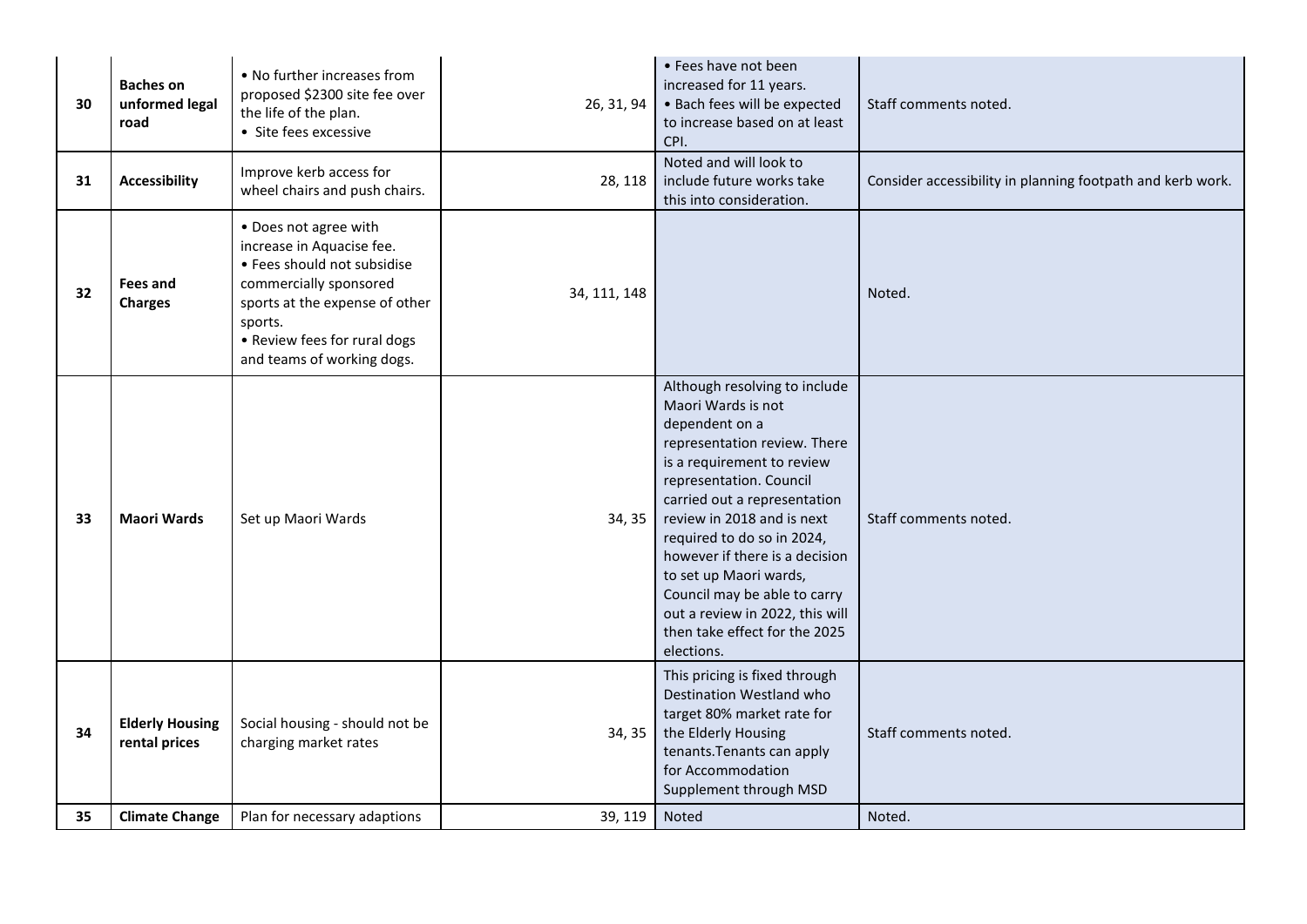|    | Walking /<br><b>Cycling tracks</b> | • Connect Pine Tree Road to<br>Hau Hau and Brickfield Roads<br>• Proposal from Westland<br>Mountain Bike Club.<br>• Clip-on cycle lane for<br>Hokitika Bridge.<br>• Targeted rate for West<br>Coast Wilderness Trail.<br>• Concern about increasing<br>spend on WCWT. | 34, 39, 46, 47, 48, 56, 58, 61,<br>62, 66, 68, 74, 75, 76, 84, 88,<br>95, 97, 104, 107, 108, 110, | • The Asset Management<br>Plan (AMP) for the West<br>Coast Wilderness trail will be<br>revised to be an all-<br>encompassing Cyclist and<br>Walking AMP. This will take<br>some time to develop. Once<br>completed it will include all<br>council owned trails plus<br>highlight external | Staff comments noted. |
|----|------------------------------------|-----------------------------------------------------------------------------------------------------------------------------------------------------------------------------------------------------------------------------------------------------------------------|---------------------------------------------------------------------------------------------------|-------------------------------------------------------------------------------------------------------------------------------------------------------------------------------------------------------------------------------------------------------------------------------------------|-----------------------|
|    |                                    | • Sign the Walk 21 charter<br>• Disallow cyclists on                                                                                                                                                                                                                  | 111, 114, 117, 118, 119, 120,<br>122, 125, 139, 141, 144, 159                                     | opportunities for council to<br>support other organisations.                                                                                                                                                                                                                              |                       |
|    |                                    | dedicated walkways, direct                                                                                                                                                                                                                                            |                                                                                                   | • The Clip-on Cycle lane is                                                                                                                                                                                                                                                               |                       |
|    |                                    | them to WCWT instead.                                                                                                                                                                                                                                                 |                                                                                                   | under the jurisdiction of                                                                                                                                                                                                                                                                 |                       |
|    |                                    | • Allow horse riding on all                                                                                                                                                                                                                                           |                                                                                                   | NZTA.                                                                                                                                                                                                                                                                                     |                       |
|    |                                    | trails and tracks, and plan                                                                                                                                                                                                                                           |                                                                                                   | • Including horses on the                                                                                                                                                                                                                                                                 |                       |
|    |                                    | new ones with riders                                                                                                                                                                                                                                                  |                                                                                                   | trail could result in an                                                                                                                                                                                                                                                                  |                       |
| 36 |                                    | involved.                                                                                                                                                                                                                                                             |                                                                                                   | increase in hazards with                                                                                                                                                                                                                                                                  |                       |
|    |                                    |                                                                                                                                                                                                                                                                       |                                                                                                   | other users. This would have                                                                                                                                                                                                                                                              |                       |
|    |                                    |                                                                                                                                                                                                                                                                       |                                                                                                   | to be assessed on a case by                                                                                                                                                                                                                                                               |                       |
|    |                                    |                                                                                                                                                                                                                                                                       |                                                                                                   | case basis.                                                                                                                                                                                                                                                                               |                       |
|    |                                    |                                                                                                                                                                                                                                                                       |                                                                                                   | • There will be a requirement                                                                                                                                                                                                                                                             |                       |
|    |                                    |                                                                                                                                                                                                                                                                       |                                                                                                   | for safety improvements                                                                                                                                                                                                                                                                   |                       |
|    |                                    |                                                                                                                                                                                                                                                                       |                                                                                                   | across the WCWT and other                                                                                                                                                                                                                                                                 |                       |
|    |                                    |                                                                                                                                                                                                                                                                       |                                                                                                   | trails within the district. The                                                                                                                                                                                                                                                           |                       |
|    |                                    |                                                                                                                                                                                                                                                                       |                                                                                                   | WCWT is undergoing a safety                                                                                                                                                                                                                                                               |                       |
|    |                                    |                                                                                                                                                                                                                                                                       |                                                                                                   | audit in July which will                                                                                                                                                                                                                                                                  |                       |
|    |                                    |                                                                                                                                                                                                                                                                       |                                                                                                   | highlight deficiencies.                                                                                                                                                                                                                                                                   |                       |
|    |                                    |                                                                                                                                                                                                                                                                       |                                                                                                   | • Including a direct charge<br>for the WCWT is not allowed                                                                                                                                                                                                                                |                       |
|    |                                    |                                                                                                                                                                                                                                                                       |                                                                                                   | by law. WCWT Trust and the                                                                                                                                                                                                                                                                |                       |
|    |                                    |                                                                                                                                                                                                                                                                       |                                                                                                   | WCWT subcommittee are                                                                                                                                                                                                                                                                     |                       |
|    |                                    |                                                                                                                                                                                                                                                                       |                                                                                                   | looking at ways to leverage                                                                                                                                                                                                                                                               |                       |
|    |                                    |                                                                                                                                                                                                                                                                       |                                                                                                   | operational funding support                                                                                                                                                                                                                                                               |                       |
|    |                                    |                                                                                                                                                                                                                                                                       |                                                                                                   | from local businesses plus                                                                                                                                                                                                                                                                |                       |
|    |                                    |                                                                                                                                                                                                                                                                       |                                                                                                   | central government.                                                                                                                                                                                                                                                                       |                       |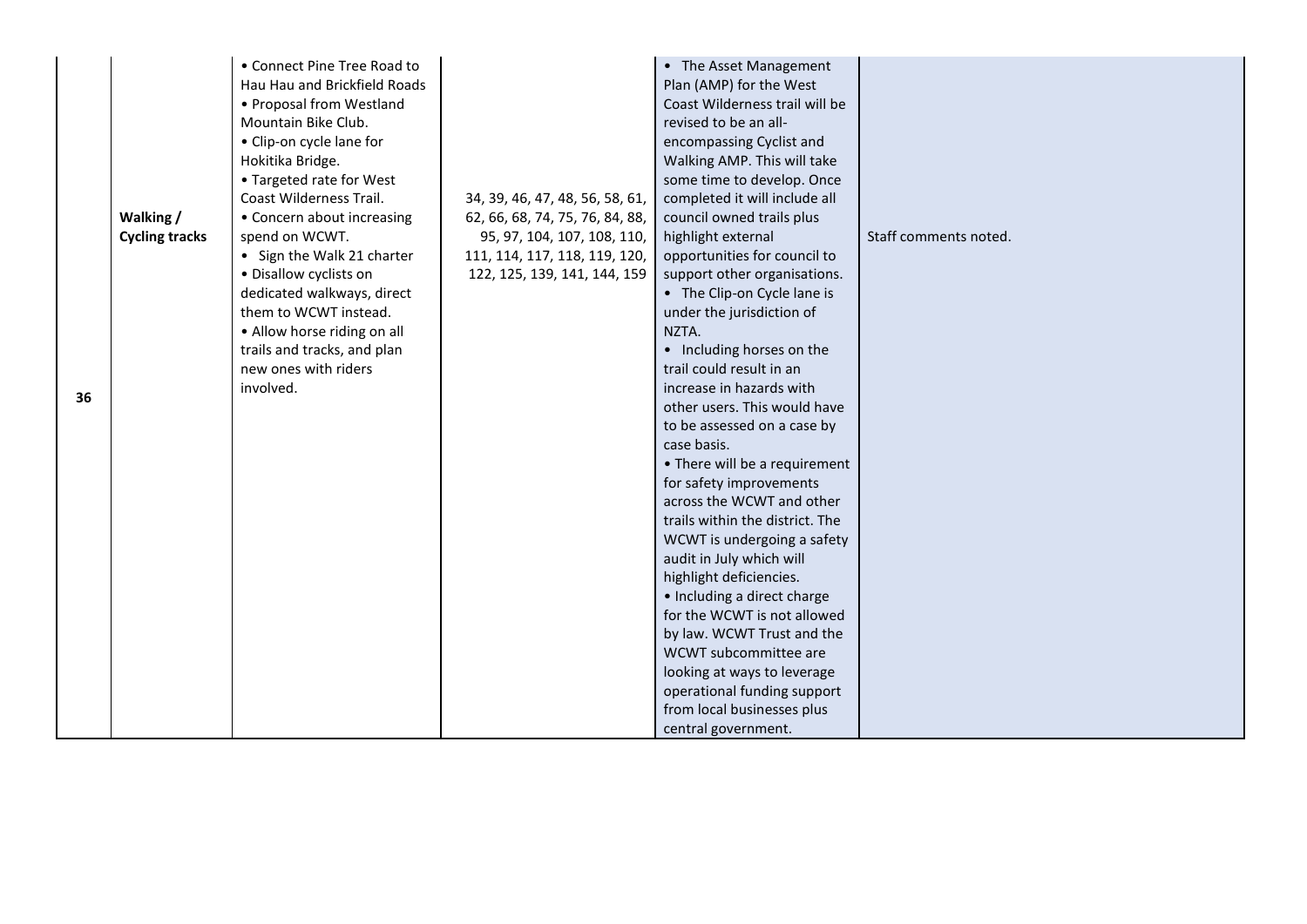|    | Walking /<br><b>Cycling tracks</b>                                          |                                                                                                                                                                                        |                   | • All projects highlighted<br>within the WCWT project list<br>will not proceed unless they<br>are subsidised by external<br>funding and the business<br>case support this. This<br>includes ensuring<br>landowners and key<br>stakeholders are consulted<br>with. | Staff comments noted.                                                           |
|----|-----------------------------------------------------------------------------|----------------------------------------------------------------------------------------------------------------------------------------------------------------------------------------|-------------------|-------------------------------------------------------------------------------------------------------------------------------------------------------------------------------------------------------------------------------------------------------------------|---------------------------------------------------------------------------------|
| 37 | Waste                                                                       | • Waste Minimisation and<br>Management Plan: Commit to<br>implementation.<br>• Strong requirements for<br>recycling and waste reduction<br>when renewing waste<br>management contract. | 39, 111, 118, 119 | Waste Minimisation is being<br>worked on across the West<br>Coast with all councils<br>involved in a joint approach.<br>The cost of recycling is<br>compounded by the small<br>volumes created by the coast<br>as the economics struggle to<br>meet expectations. | Staff comments noted.                                                           |
| 38 | <b>Review of dog</b><br>control bylaw                                       | Include wildlife as positive<br>aspect of animal control.                                                                                                                              | 39                | Can be included in schedule<br>of Council bylaws / policies<br>requiring review.                                                                                                                                                                                  | Staff comments noted.                                                           |
| 39 | <b>Cemeteries</b>                                                           | Consider introduction of<br>natural burial.                                                                                                                                            | 39                | <b>Noted</b>                                                                                                                                                                                                                                                      | As noted.                                                                       |
| 40 | Improved<br>beach access                                                    |                                                                                                                                                                                        | 48                | Noted - we will work with<br>WCRC on their proposed<br>design of the seawall<br>upgrade.                                                                                                                                                                          | Staff comments noted.                                                           |
| 41 | <b>Central</b><br>pedestrian<br>space                                       |                                                                                                                                                                                        | 48                | This can be reviewed as part<br>of the CBD master plan work.                                                                                                                                                                                                      | Staff comments noted.                                                           |
| 42 | <b>Facilities for</b><br>youth                                              | Purpose built youth activity<br>facility                                                                                                                                               | 49                | Increase in rates for limited<br>number of users                                                                                                                                                                                                                  | Decision: Not to be included in the LTP.                                        |
| 43 | <b>West Coast</b><br><b>Road Safety</b><br>Coordinating<br><b>Committee</b> | For Council to continue<br>support and assign a member<br>to attend meetings with Grey<br>and Buller District.                                                                         | 51                | Noted.                                                                                                                                                                                                                                                            | Currently no Elected Members of Council are available to<br>join the committee. |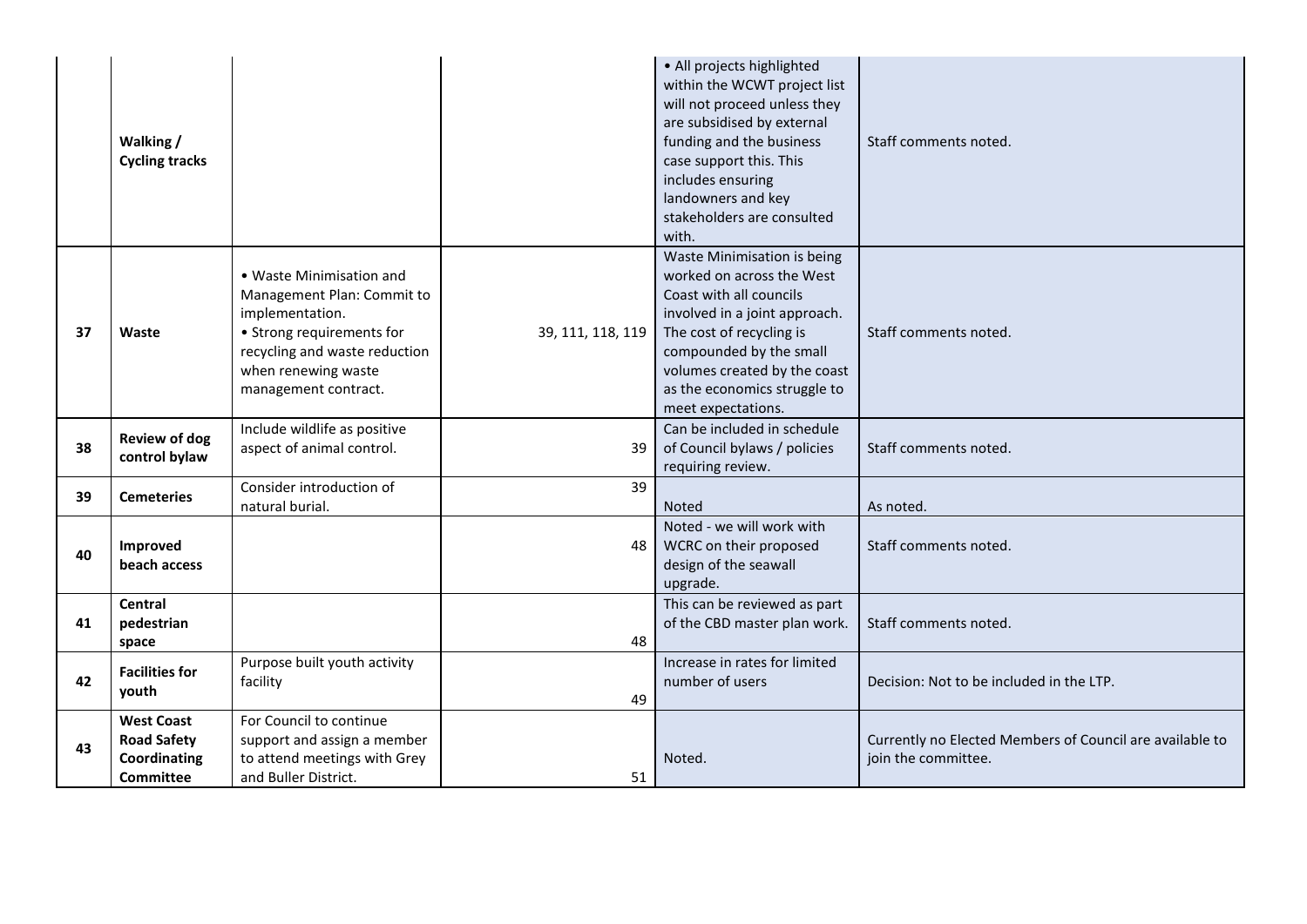| 44 | Town<br>maintenance                         | • Improve the footpaths in<br>Ross<br>• Fund a position for<br>maintenance person in small<br>townships.<br>• Ensure town maintenance is<br>done.<br>• Pedestrian crossing outside<br>Westland High School, and<br>sealed carpark on Hampden<br>Street between Sale and<br>Rolleston Streets.<br>• Confusing stop signs Sewell<br>& Hampton Streets.<br>• Sewell & Hampden Streets<br>should be controlled by two<br>stop signs.<br>· Public toilet maintenance<br>burden on ratepayer.<br>• AMPs for Community Halls.<br>• Maintenance in Kaniere. | 52, 53, 55, 67, 82, 88, 92, 98,<br>100, 101, 118, 119, 122, 137 | • Cost of a maintenance<br>person in Ross would<br>increase the Ross Community<br>Rate and cannot be covered<br>by existing collected rates. It<br>should be noted that rates<br>are charged to cover costs,<br>there are no rates reserves.<br>• There are a number of<br>localised Roading &<br>maintenance concerns raise -<br>these will be looked into as<br>part of normal council<br>business.<br>• The AMP for community<br>halls & other council owned<br>civil buildings will be updated<br>and revised accordingly | Investigate and plan for cost of a maintenance person for<br>small townships for the 2022/2023 Annual Plan process.<br>Direct staff to remove the current give-way sign and<br>replace it with a second stop sign at the corner of<br>Hampden/Sewell streets.<br>Decision: Footpath maintenance programme to be<br>prioritised - rate for funding additional to NZTA<br>contribution. Add \$100k into plan for footpath<br>maintenance.<br>Moved Cr Keogan, seconded Cr Martin and<br>Resolved that a further \$100,000 (GST excl.) per<br>year be included in the Long Term Plan 2021 -<br>2031 for footpath maintenance.<br>Cr Neale and Cr Kennedy recorded their votes<br>against the motion. |
|----|---------------------------------------------|-----------------------------------------------------------------------------------------------------------------------------------------------------------------------------------------------------------------------------------------------------------------------------------------------------------------------------------------------------------------------------------------------------------------------------------------------------------------------------------------------------------------------------------------------------|-----------------------------------------------------------------|-------------------------------------------------------------------------------------------------------------------------------------------------------------------------------------------------------------------------------------------------------------------------------------------------------------------------------------------------------------------------------------------------------------------------------------------------------------------------------------------------------------------------------|---------------------------------------------------------------------------------------------------------------------------------------------------------------------------------------------------------------------------------------------------------------------------------------------------------------------------------------------------------------------------------------------------------------------------------------------------------------------------------------------------------------------------------------------------------------------------------------------------------------------------------------------------------------------------------------------------|
| 45 | Class 4<br><b>Gambling Policy</b>           | Including gambling harm in<br>draft LTP and commit to<br>reviewing policy                                                                                                                                                                                                                                                                                                                                                                                                                                                                           | 57, 118, 119                                                    | Gambling Policy is due for<br>review this year and will be<br>consulted on.                                                                                                                                                                                                                                                                                                                                                                                                                                                   | Staff comments noted.                                                                                                                                                                                                                                                                                                                                                                                                                                                                                                                                                                                                                                                                             |
| 46 | <b>Recycling</b>                            | Make recycling available at<br>Kokatahi-Kowhitirangi School                                                                                                                                                                                                                                                                                                                                                                                                                                                                                         | 63                                                              | There would be a cost to the<br>ratepayer for this service.                                                                                                                                                                                                                                                                                                                                                                                                                                                                   | Decision: Staff to investigate this service.                                                                                                                                                                                                                                                                                                                                                                                                                                                                                                                                                                                                                                                      |
| 47 | <b>Rating Māori</b><br><b>Freehold Land</b> | Policy in conflict with recent<br>Rating of Whenua Māori Act                                                                                                                                                                                                                                                                                                                                                                                                                                                                                        | 79                                                              | Act only comes into force on<br>1 July. Policies are only<br>expected to be updated in<br>the 2021/22 financial year.<br>The remission policy is likely<br>to be a generic policy that<br>will be written for all Councils<br>to use.                                                                                                                                                                                                                                                                                         | Staff comments noted.                                                                                                                                                                                                                                                                                                                                                                                                                                                                                                                                                                                                                                                                             |
| 48 | <b>Biodiversity</b>                         |                                                                                                                                                                                                                                                                                                                                                                                                                                                                                                                                                     | 86                                                              | <b>Noted</b>                                                                                                                                                                                                                                                                                                                                                                                                                                                                                                                  | As noted.                                                                                                                                                                                                                                                                                                                                                                                                                                                                                                                                                                                                                                                                                         |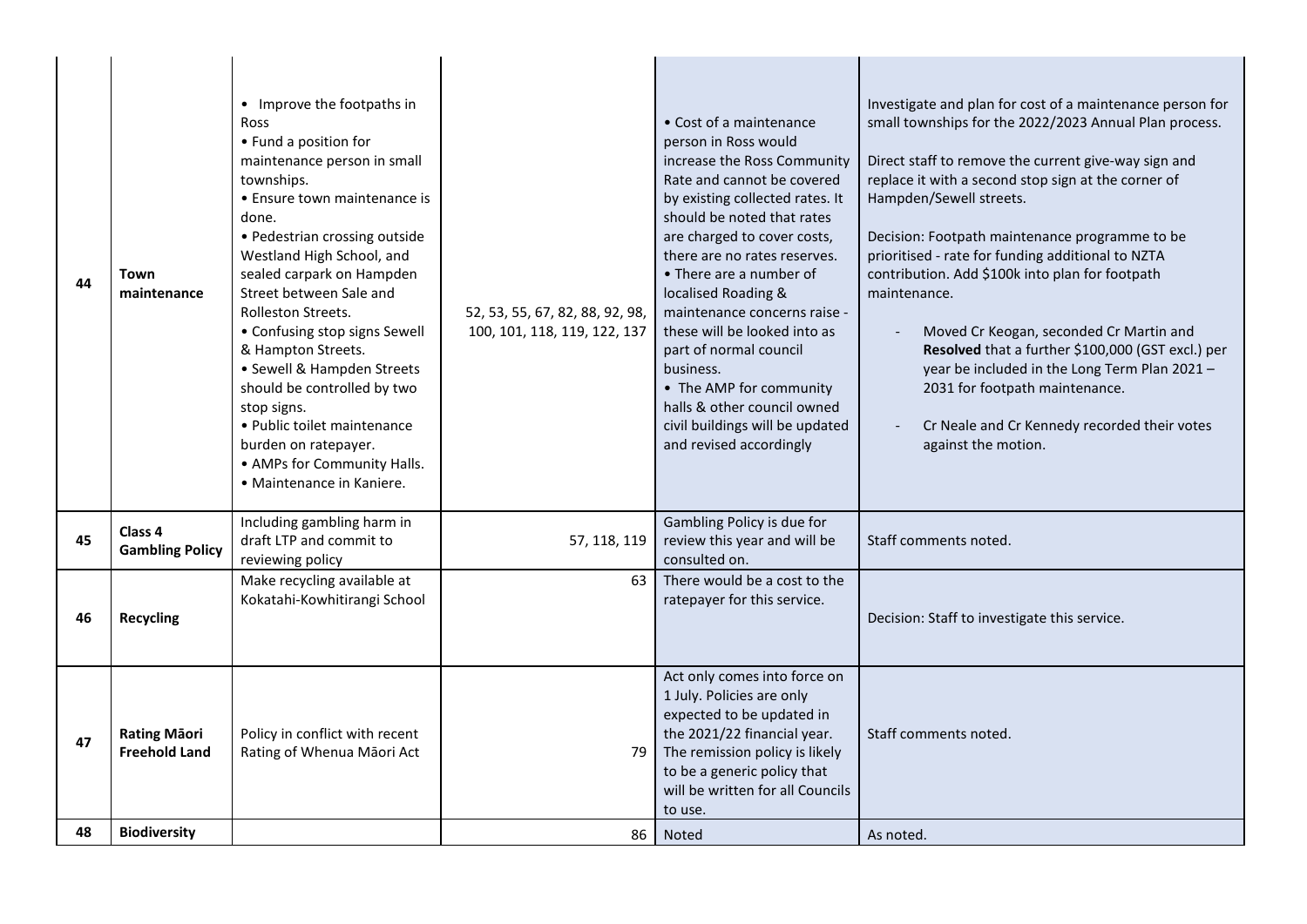| 49 | Significant<br><b>Natural Areas</b>      | Not referenced in plan                                                                                        | 88            | SNA's are the responsibility<br>of the Regional Council.                                                                                                                                                                                                                                            | Staff comments noted.                                                                                                                                                                                                                                                                                                                                                  |
|----|------------------------------------------|---------------------------------------------------------------------------------------------------------------|---------------|-----------------------------------------------------------------------------------------------------------------------------------------------------------------------------------------------------------------------------------------------------------------------------------------------------|------------------------------------------------------------------------------------------------------------------------------------------------------------------------------------------------------------------------------------------------------------------------------------------------------------------------------------------------------------------------|
| 50 | Skatepark                                | Petition from Hokitika Primary<br>School with 129 signatures (to<br>be tabled)                                | 93            | Upgrading the Skate park will<br>encourage higher utilisation<br>and supports councils vision<br>of enhancing wellbeing<br>within the community.<br>Council will also look to<br>leverage this funding with<br>external funding to minimise<br>the burden on ratepayers for<br>a high end facility. | Staff comments noted.                                                                                                                                                                                                                                                                                                                                                  |
| 51 | <b>Revell Street</b><br><b>Trial</b>     | Disagrees with trial                                                                                          | 101, 114, 123 | <b>Noted</b>                                                                                                                                                                                                                                                                                        | Noted.                                                                                                                                                                                                                                                                                                                                                                 |
| 52 | <b>Smoke Free</b><br><b>Environments</b> | <b>Review Smoke Free</b><br><b>Environments Policy</b>                                                        | 118, 119      | Can be included in schedule<br>of Council bylaws / policies<br>requiring review.                                                                                                                                                                                                                    | Staff comments noted.                                                                                                                                                                                                                                                                                                                                                  |
| 53 | <b>Lazar Park</b>                        | Funding of \$35,000 for the<br>Lions Club to complete<br>fencing and carpark                                  | 121           | Rates increase of 0.19% -<br>Hokitika Community rate.                                                                                                                                                                                                                                               | Decision: Funding declined.<br>Kw Madgwick left the chambers at 4.51pm and returned<br>at 4.54pm.<br>Cr Martin declared a conflict of interest as the current<br>Treasurer of the Hokitika Lions Club, and incoming<br>President as at the 1 July 2021; and accordingly left the<br>chambers at 4.53pm during the deliberation on this item<br>and returned at 4.54pm. |
| 54 | <b>Cement Lead</b><br>Road               | Petition from residents of<br>Cement Lead Road to improve<br>quality of the road - signed by<br>17 residents. | 130           | The NZTA funding has seen a<br>close to 13% reduction in the<br>Roading contract for the next<br>3 years. This will basically<br>mean jobs will be based on<br>the highest priority which<br>may see some additional<br>requests declined or<br>deferred.                                           | Staff comments noted.                                                                                                                                                                                                                                                                                                                                                  |
| 55 | Community<br>Hub                         | Grant of \$25,000 - \$30,000 for<br>feasibility study                                                         |               | Rates increase of 0.17% -<br>132, 134   Hokitika Community rate.                                                                                                                                                                                                                                    | Decision: Funding declined.                                                                                                                                                                                                                                                                                                                                            |